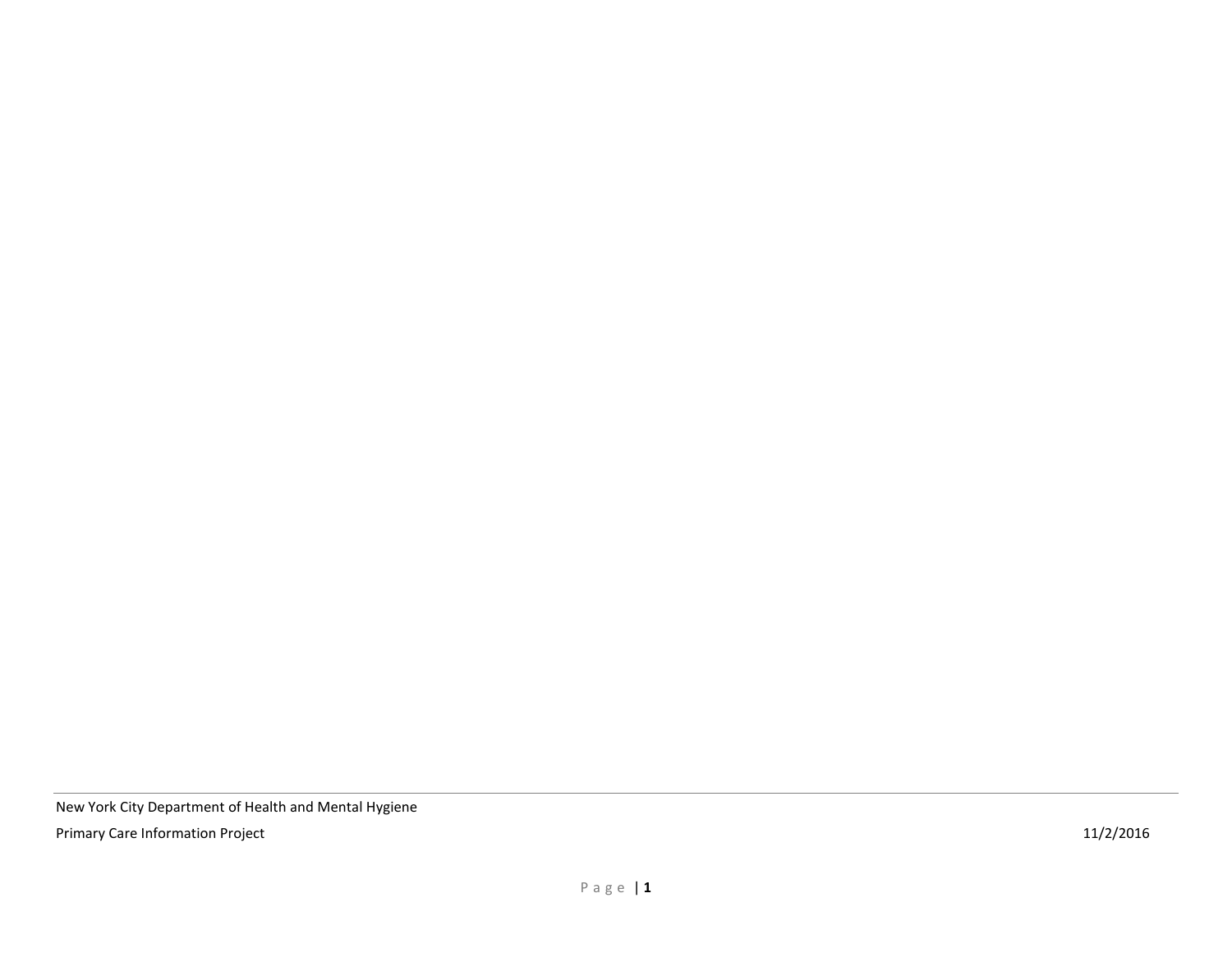## **VERSION HISTORY**

| Version # | <b>Implemented By</b> | <b>Revision Date</b> | <b>Description</b>                                                                                                                                                                                                                                                                           |
|-----------|-----------------------|----------------------|----------------------------------------------------------------------------------------------------------------------------------------------------------------------------------------------------------------------------------------------------------------------------------------------|
| 1.0       | <b>PCIP</b>           | 6/29/2011            | <b>Initial Release</b>                                                                                                                                                                                                                                                                       |
| 1.1       | <b>PCIP</b>           | 7/21/11              | Updated link to CDC PHIN-MS website                                                                                                                                                                                                                                                          |
| 1.2       | <b>PCIP</b>           | 12/1/2013            | Stage 2 registration / transmission instructions<br>added.                                                                                                                                                                                                                                   |
| 2.0       | <b>PCIP</b>           | 3/22/2016            | Changed registry information from<br>Syndromic Surveillance to Population Health<br>to reflect new registry functions. Added<br>additional stakeholders and UPHN-lite<br>information, clarified formatting, updated<br>sample files, replace workflow with<br>improved document and graphics |

New York City Department of Health and Mental Hygiene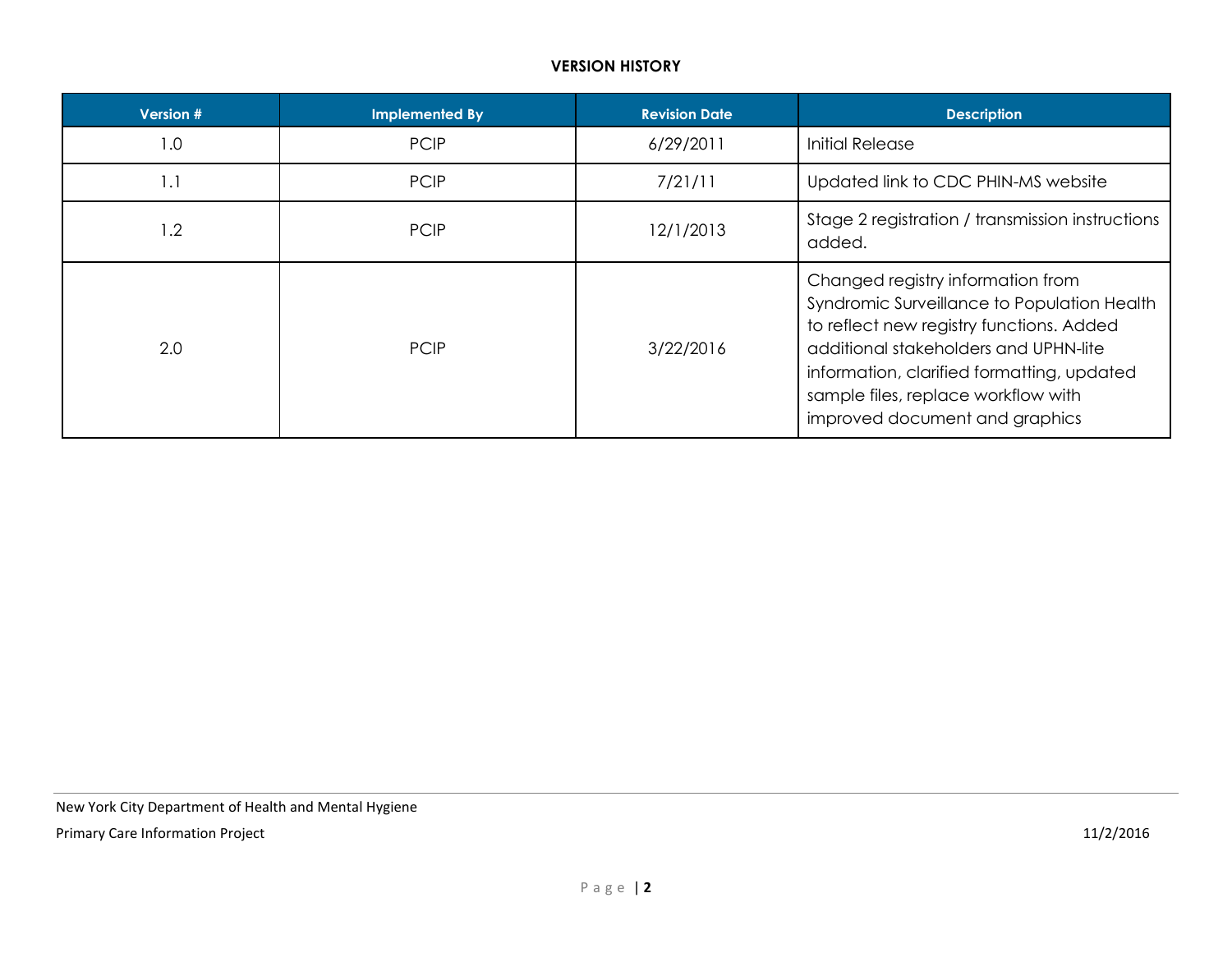# CONTENTS

| 2.                |  |
|-------------------|--|
| 2.1<br>2.2<br>2.3 |  |
| 3 <sub>1</sub>    |  |
| 3.1<br>3.2        |  |
| 4.                |  |
| 4.1<br>4.2        |  |
| 5.                |  |
| 5.1               |  |
| 5.2               |  |
| 5.3               |  |
| 5.4               |  |
| 5.5               |  |
| 5.6               |  |
| 5.7               |  |
| 5.8               |  |

<span id="page-3-0"></span>New York City Department of Health and Mental Hygiene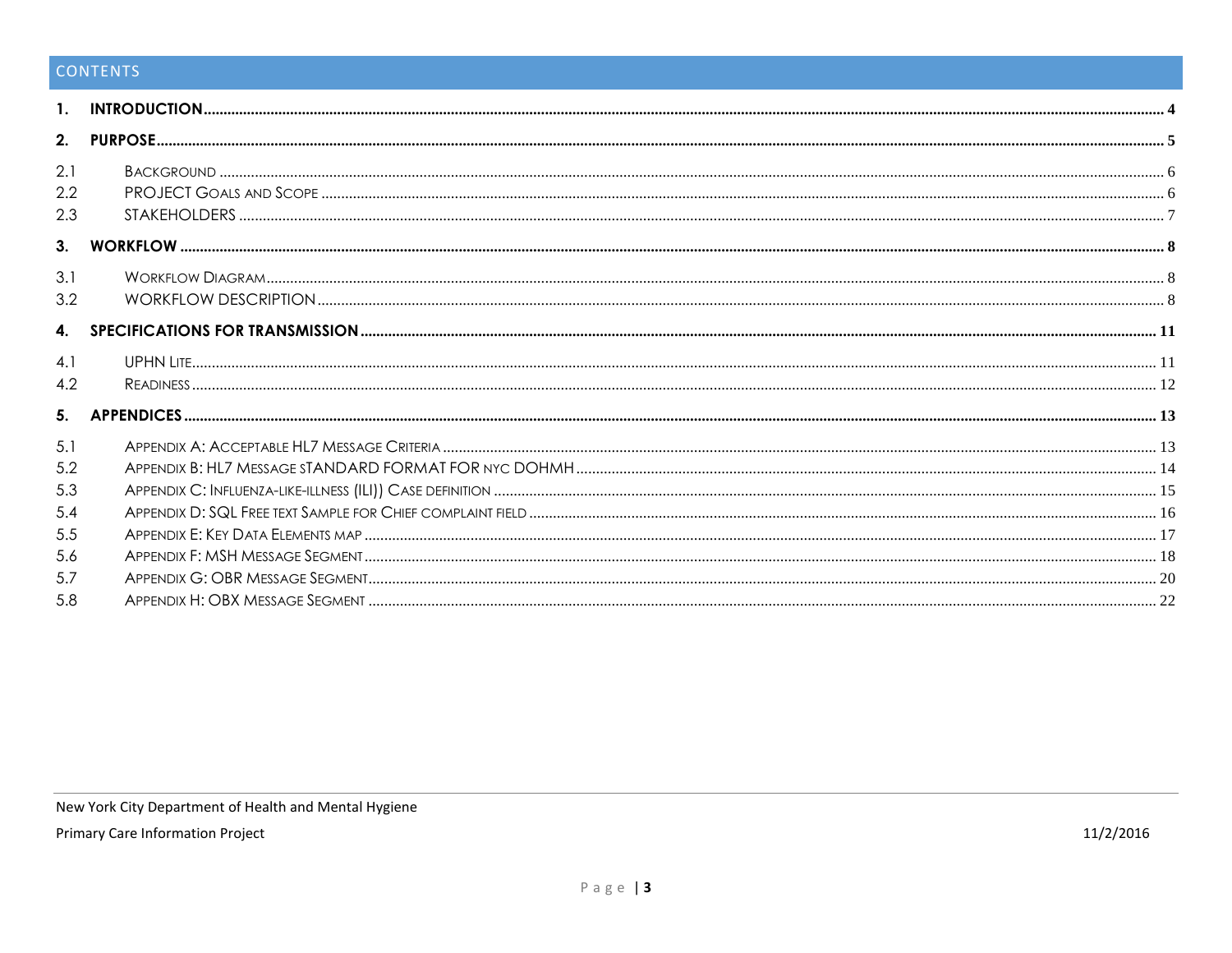### **1. INTRODUCTION**

Population Health Data Submission is used to improve population health by supporting timely and effective prevention and response. Electronic health data transactions and large public health databases can be used for epidemiological analyses leading to accurate monitoring and the mitigation of public health threats. The use of aggregate data and statistical tools enables public health authorities to provide timely assessments of population health that assist with determining and assessing the implementation of public health action. This is particularly useful for event detection, situation awareness, and response management. Each practice's contribution to the Population Health Registry has a direct effect on public health at the national and state levels.

<span id="page-4-0"></span>As part of the Electronic Health Record (EHR) Incentive Program, an Eligible Professional (EP) practicing in the five boroughs of New York City may be able to report Influenza-Like-Illness (ILI) data to the NYC Department of Health and Mental Hygiene (DOHMH). The initial focus of this data exchange for Meaningful Use will be on the exchange of aggregate count data for use in DOHMH ILI surveillance and in subsequent reporting to the Centers for Disease Control and Prevention's ILI Net Program.

New York City Department of Health and Mental Hygiene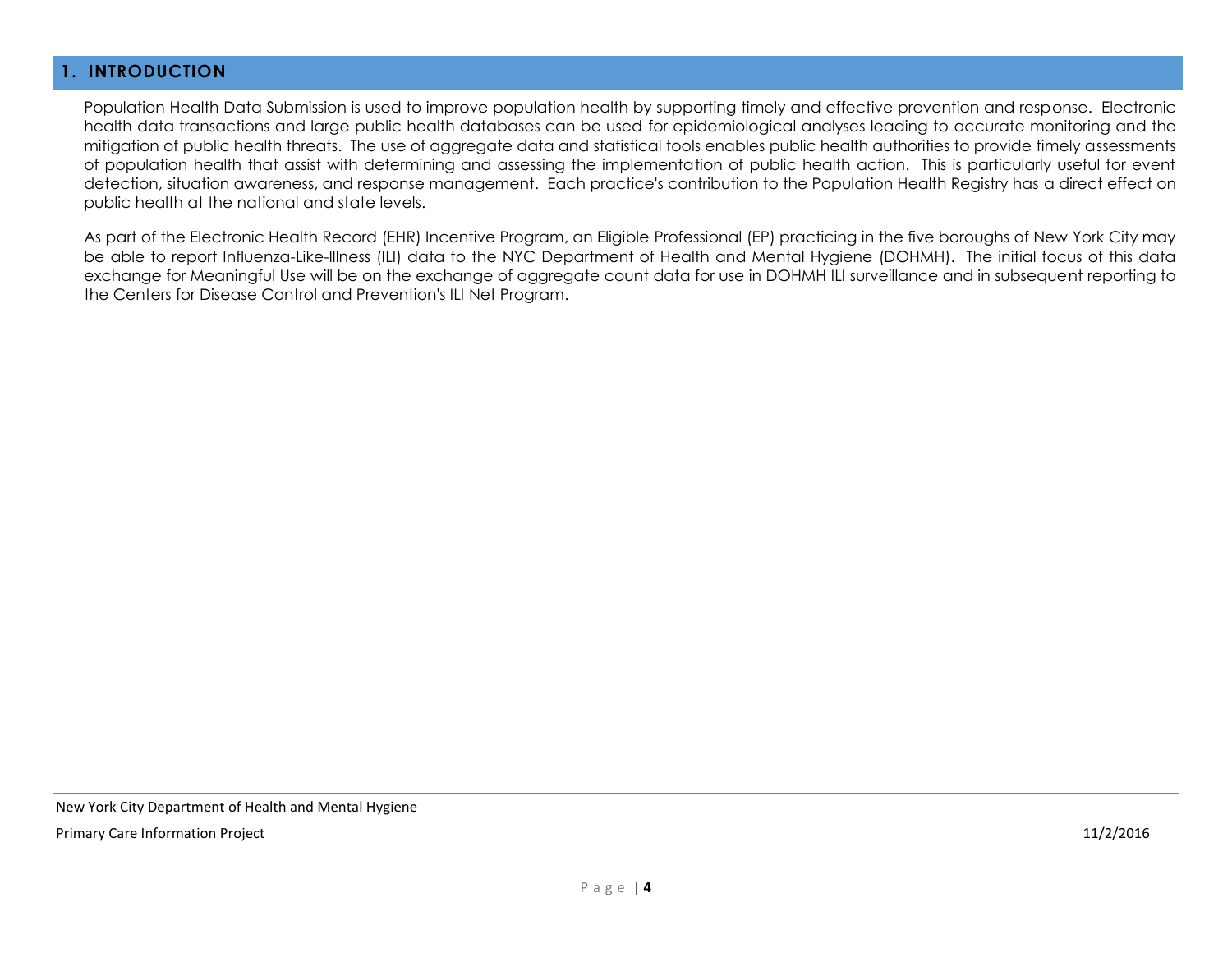### **2. PURPOSE**

The purpose of this document is to guide development of electronic health record (EHR) functionality to enable Eligible Professional (EP) reporting of Influenza-Like-Illness (ILI) data for the EHR Incentive Program via the New York City Department of Health and Mental Hygiene (DOHMH)'s Population Health Registry. This document is solely focused on EPs in ambulatory outpatient clinics.

To accomplish this task, we have created the following use case that describes the processes and interactions that each primary stakeholder will invoke in the capture, discovery, and transmission of relevant data. The use case also allows us to focus on the different activities, and will lead to specific functional requirements.

This document describes specific functionality (the inputs, behavior, and outputs) related to the submission of Influenza-Like-Illness data from outpatient providers in New York City to the DOHMH.

<span id="page-5-0"></span>All Eligible Professionals planning to meet the Modified Stage 2 Public Health Reporting Objective and the Specialized Registry Reporting Measure through ILI surveillance must register their intent to submit data to the NYC Department of Health and Mental Hygiene. Review th[e MU Public Health](https://www.emedny.org/meipass/publichealth/index.aspx) [Reporting website](https://www.emedny.org/meipass/publichealth/index.aspx) for more information and resources on registering intent.

New York City Department of Health and Mental Hygiene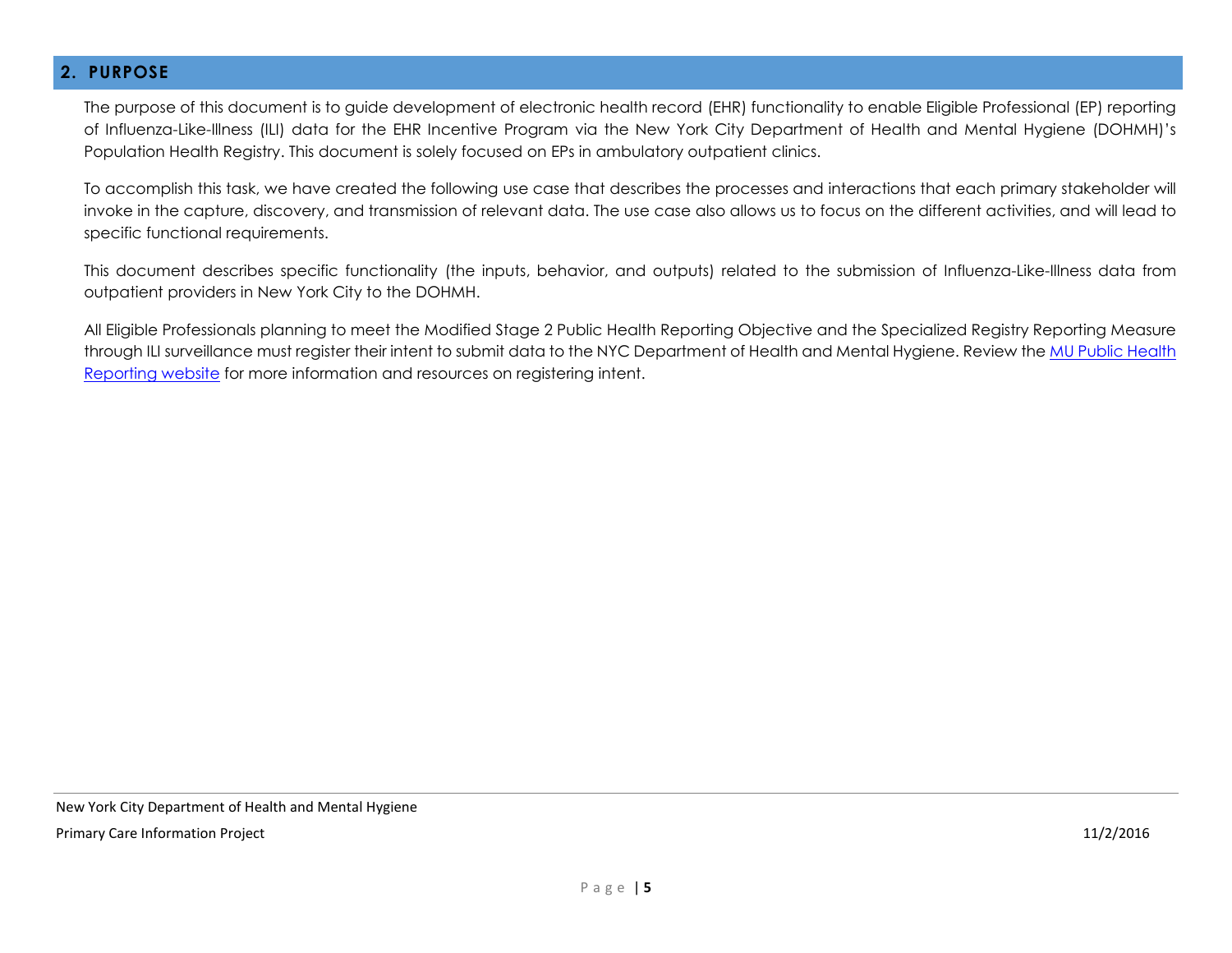### 2.1 BACKGROUND

As part of the EHR Incentive Program administered through the Centers for Medicare and Medicaid Services (CMS), Eligible Professionals (EPs) in New York City may report ILI data to the DOHMH to satisfy the Specialized Registry Reporting Measure under the Meaningful Use Modified Stage 2 Public Health Reporting Objective. The initial focus of this data exchange for Meaningful Use will focus on the exchange of aggregate count data for influenza-like-illness (ILI), for use in DOHMH ILI surveillance and subsequent reporting to the Centers for Disease Control and Prevention's ILI Net Program.

**\*IMPORTANT NOTE\*: The Population Health Registry DOES NOT accept PHIN Messaging Guide for Syndromic Surveillance: Emergency Department, Urgent Care, Inpatient and Ambulatory Care Settings, Release 2.0 (April, 2015)***.* **If you would prefer to send data for your Public Health Option using PHINS, contact [nycsyndromic@health.nyc.gov.](mailto:nycsyndromic@health.nyc.gov)**

#### <span id="page-6-0"></span>2.2 PROJECT GOALS AND SCOPE

PCIP has defined specific goals it intends to accomplish related to the EHR implementation of Influenza-Like-Illness to DOHMH. These are:

- 1. Enable EPs to provide aggregate Influenza-Like-Illness data for ILI
- 2. Incorporate this Influenza-Like-Illness data into local ILI surveillance efforts
- <span id="page-6-1"></span>3. Share data with CDC ILINet (national influenza surveillance) <http://www.cdc.gov/flu/weekly/overview.htm>

New York City Department of Health and Mental Hygiene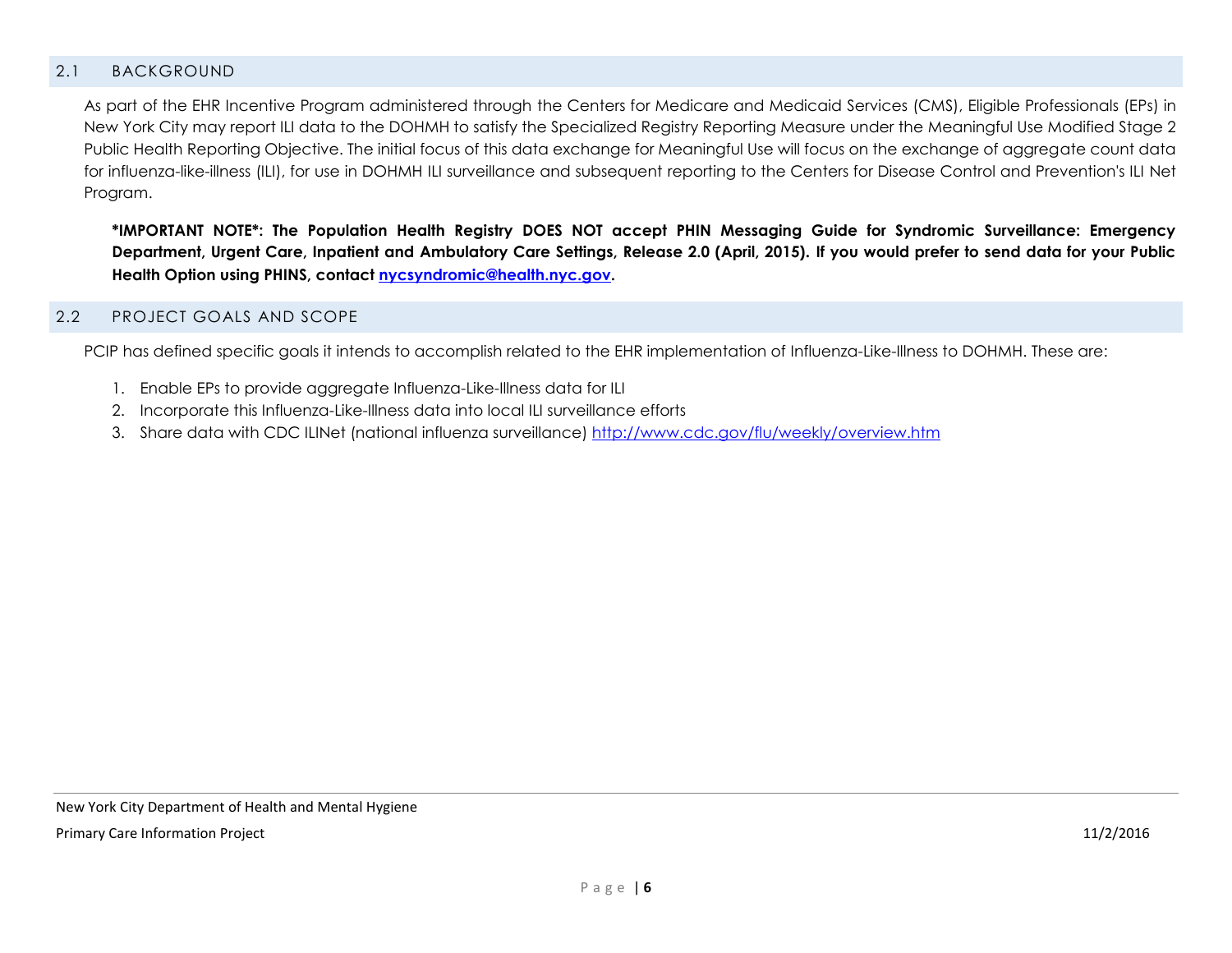### 2.3 STAKEHOLDERS

The following stakeholders have been identified for the purposes of the use cases.

- 1. **Patient**: In the context of this scenario, the patient presents to the provider for care. The provider evaluates the patient, provides care, and the documents the encounter in his/her EHR system. The patient may or may not have symptoms consistent with ILI.
- 2. **Clinician**: Certified health practitioner responsible for care provided to patient in outpatient clinics.
- 3. **Support Staff**: Staff at practice that assist in care of patient and may be assigned to handle completion of all case reports
- 4. **New York City Department of Health and Mental Hygiene** (NYC DOHMH)
- 5. **Electronic Health Record (EHR) Vendor**: Any participating EHR vendor
- 6. **Meaningful Use Coordinators** Any practice staff associated with coordinating processes and data in order for providers to meet all requirements to receive Meaningful Use Incentives (may be known by other titles)
- 7. **Information Technology Staff:** Practice IT staff that is responsible for querying the EHR for the required data and configuring it for transmission, not necessarily working with EHR vendor.

New York City Department of Health and Mental Hygiene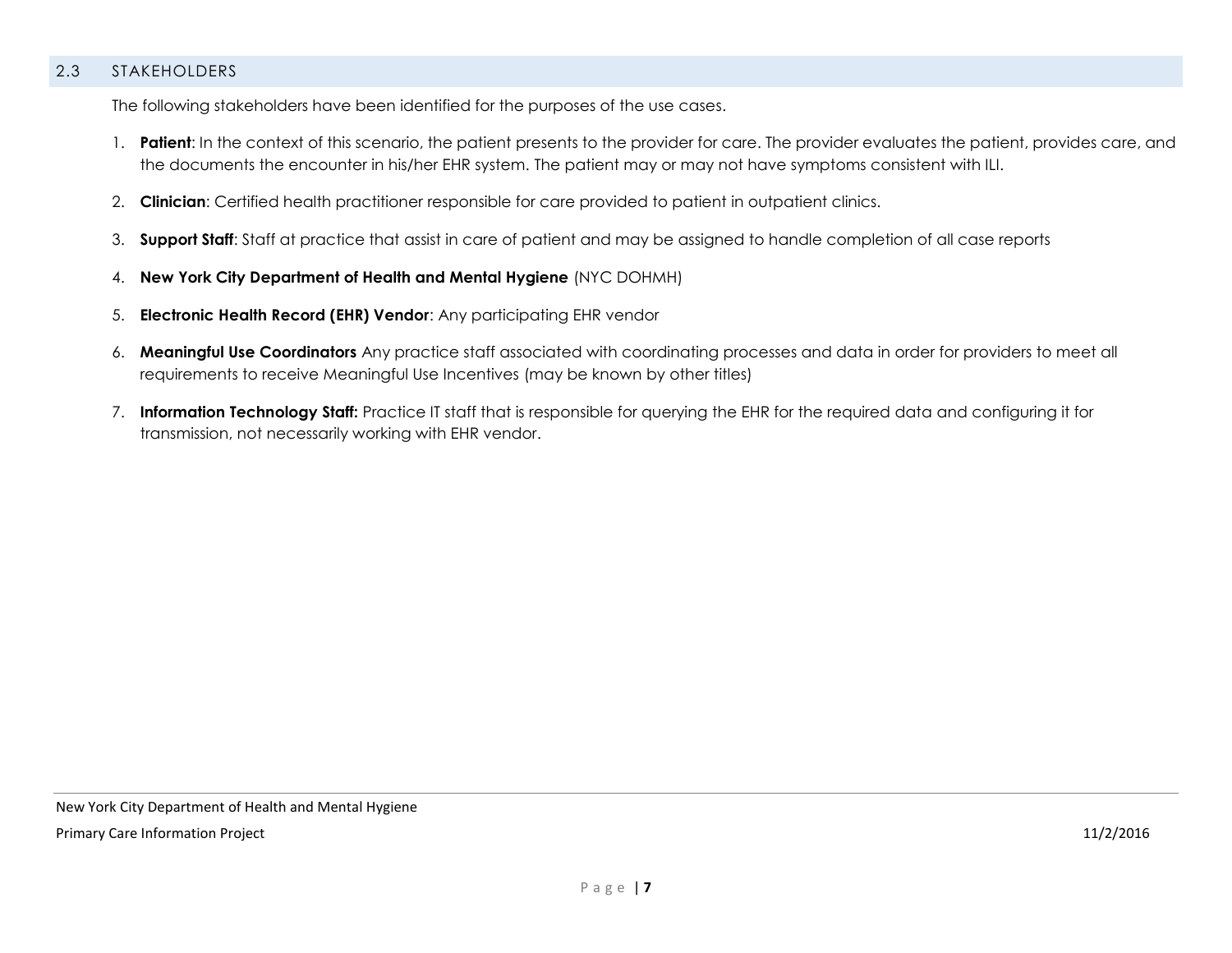# <span id="page-8-0"></span>**3. WORKFLOW**

<span id="page-8-2"></span><span id="page-8-1"></span>



New York City Department of Health and Mental Hygiene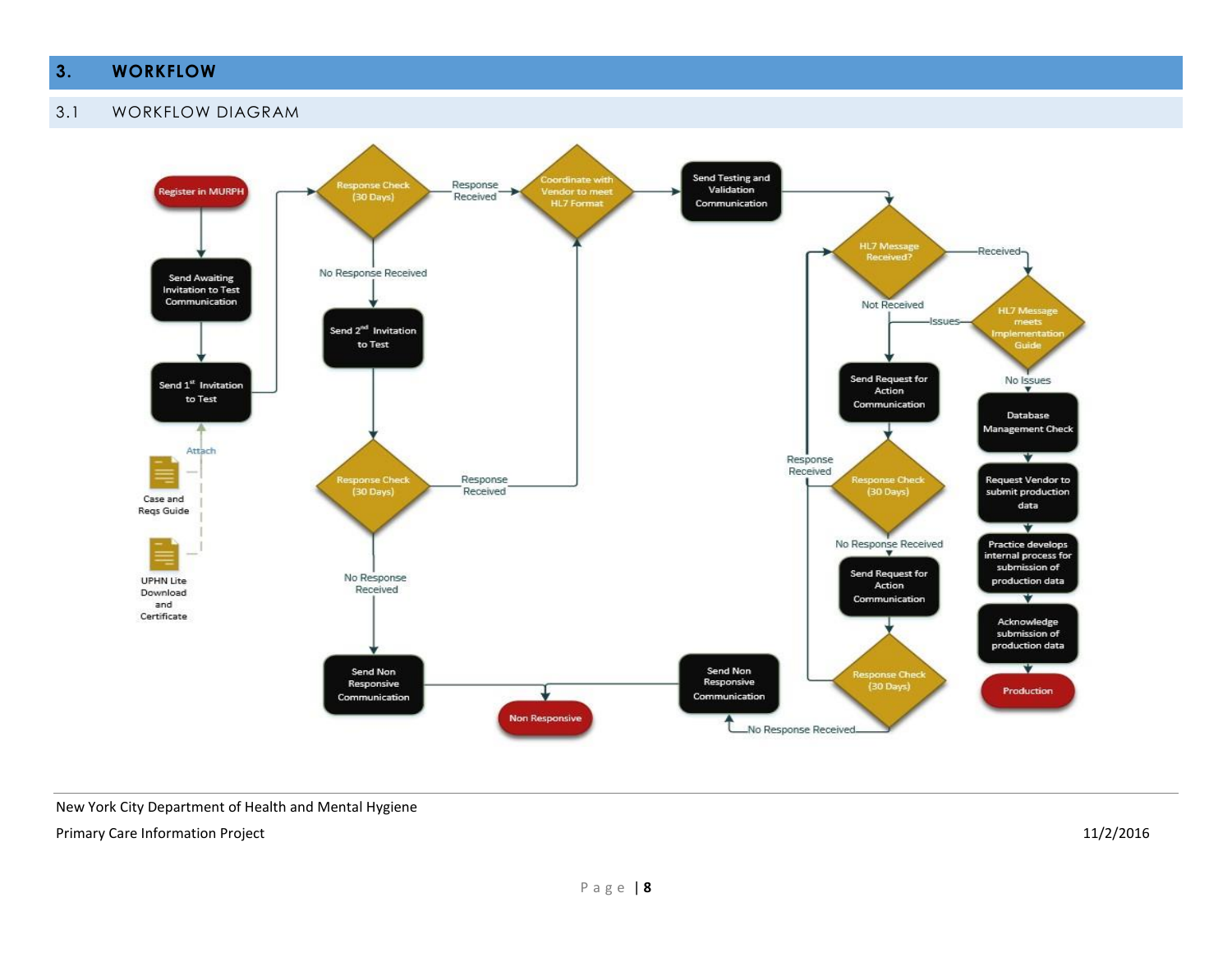#### 3.2 WORKFLOW DESCRIPTION

- 1. Provider evaluates all patients, provides care, and documents all encounters in the EHR system
- 2. At a scheduled time at the end of each day or week, system performs query of all encounters seen and recalculates for each of the past seven (7) days: (1) the total number of outpatient encounters seen, (2) the total number of encounters consistent with the CDC influenza‐like‐illness (ILI) case definition, and (3) stratifies these counts by: (a) CDC ILI Net‐defined age groups and (b) date
- 3. System creates Population Health report from query data according to specified DOHMH format (See Appendix A)
- 4. System transmits Population Health report to DOHMH
- 5. System is able to record the following fields in separate, distinct fields within the database:
	- a. Chief Complaint (Reason for Visit)
	- b. Encounter Diagnoses
	- c. Measured Temperature (physical exam)
	- d. System records Encounter Diagnoses using ICD- 10 coding system
	- e. System records Measured Temperature as a numeric data
	- f. System is able to distinguish between an office care visit and other types of encounters that may be documented in the provider schedule (e.g., phone encounter, lab draw only, etc.). This is necessary as syndromic surveillance queries should be applied only on office care visits
	- g. System is able to distinguish between office care visits that actually occurred versus those scheduled office care visits where the patient either: cancelled, rescheduled, or did not show up.
- 6. System shall stratify the counts from all queries performed above by:
	- a. CDC ILI Net‐defined age groups:
	- b. 0‐4 years
	- c. 5‐24 years
	- d. 25‐49 years
	- e. 50‐64 years

New York City Department of Health and Mental Hygiene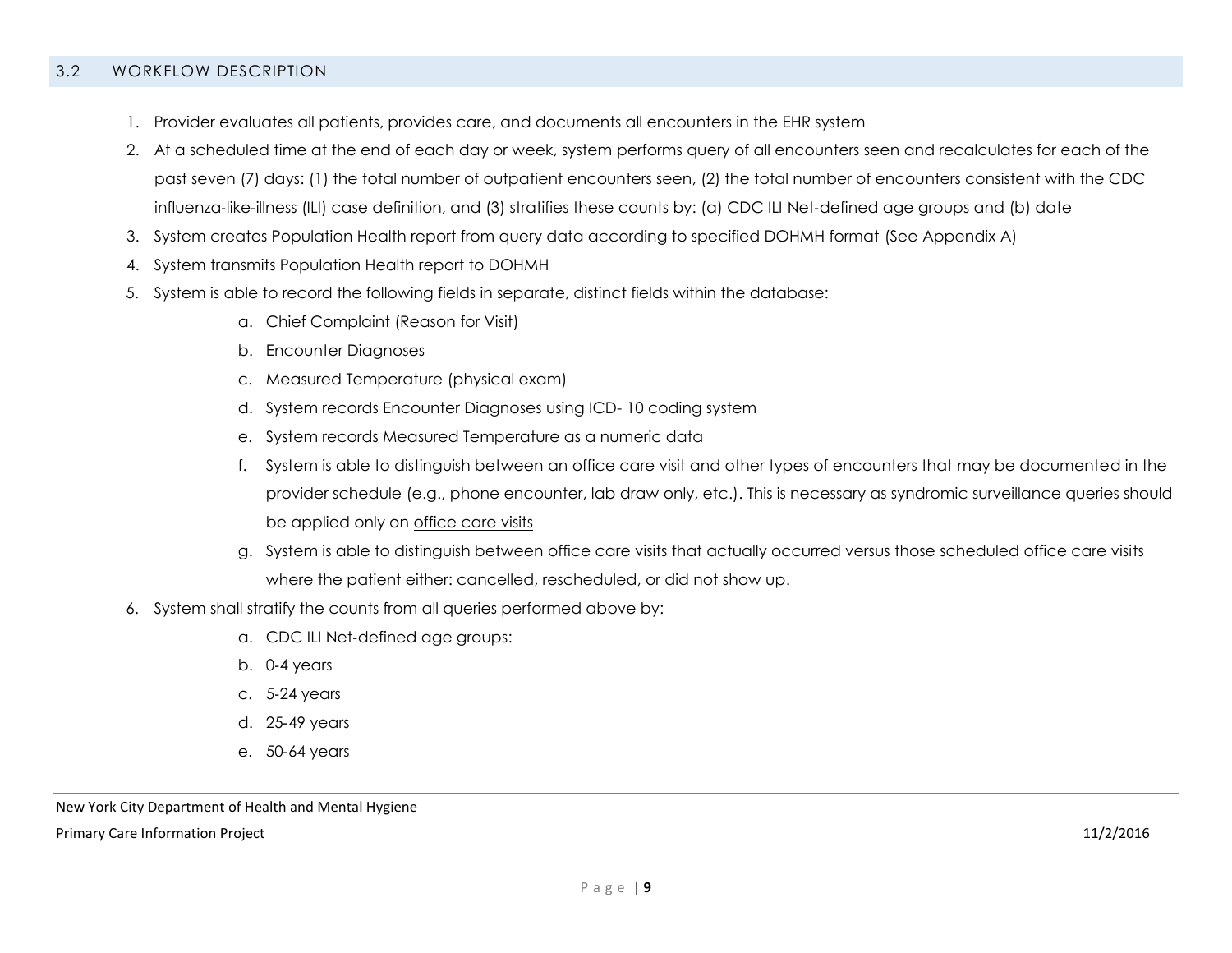- f.  $>64$  years
- 7. System shall include the current day in the seven (7) day reporting period if the queries are scheduled to run in the evening (close of business to midnight). Otherwise, for queries scheduled to run after midnight (12:00am) and before office opening (7:00am), the queries should not include the current day in the seven (7) day reporting period. The preferred reporting week for ILI Net is Sunday to Saturday.
- 8. System shall produce an ILI report even if queries produce zero counts for data output. The reports created should reflect these zero counts and be transmitted as usual.
- 9. System shall produce an ILI report based on the output from these queries and format them
- 10. Each ILI report produced shall be accompanied by the following required metadata
	- a. Provider ID
	- b. Provider Name
	- c. Message Date/Time (this is a timestamp, including the complete date and time to the second, when the report was run)
- 11. Must be able to see formatting in Notepad. Each line of data must contain line feeds and carriage returns for formatting to be considered correct.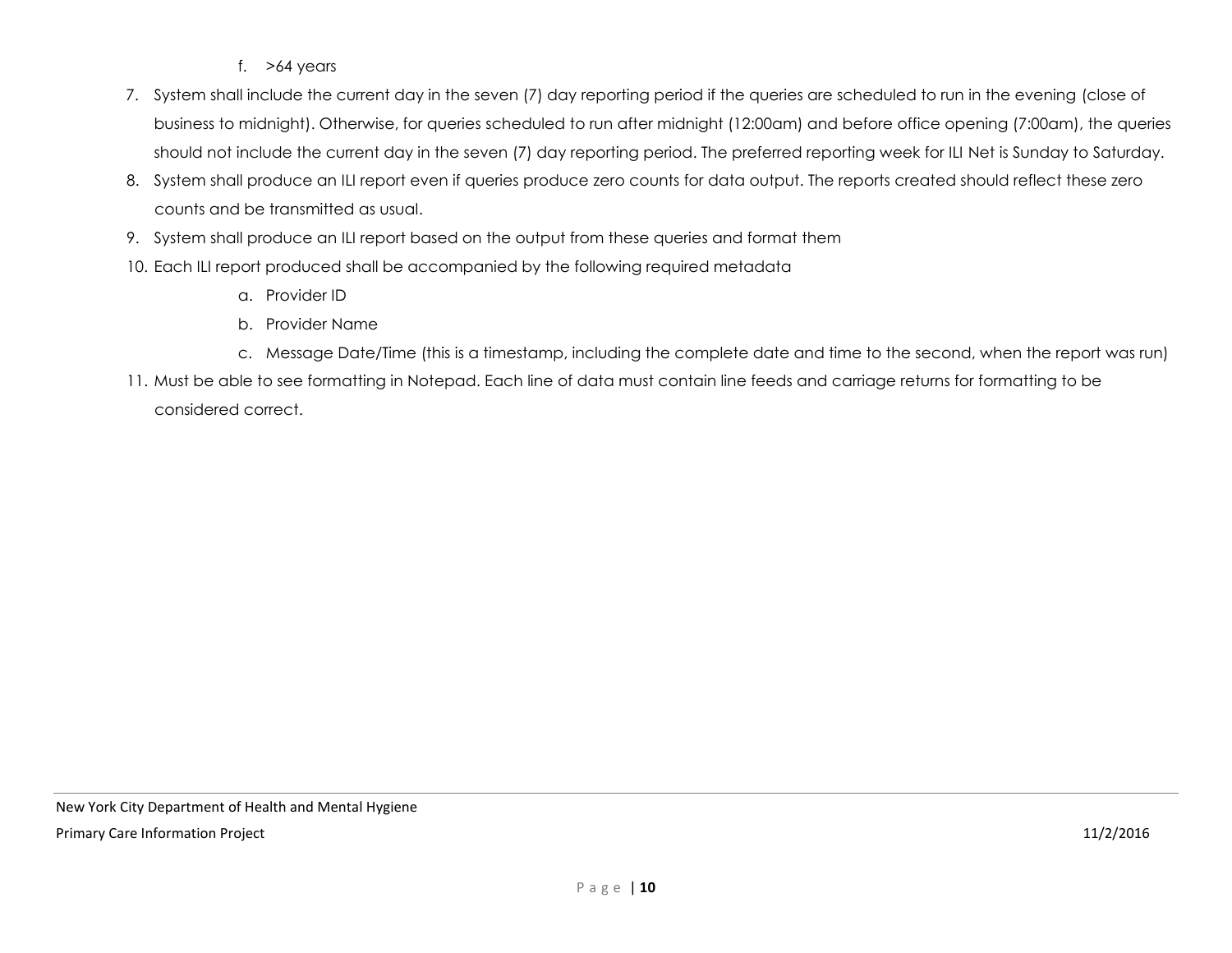### <span id="page-11-0"></span>**4. SPECIFICATIONS FOR TRANSMISSION**

### <span id="page-11-1"></span>4.1 UPHN LITE

UPHN-Lite is a transport protocol developed specifically for the simple, direct and secure transmission of medical data. Additionally it is

complementary to the UPHN implementation and part of the SHIN-NY architecture.

- UPHN-Lite uses Simple Object Access Protocol (SOAP) to exchange data between its peers
- Security is accomplished by encrypting the communication channels between peers at the transport layer using either *Transport Layer Security (TLS)* or *Secure Socket Layer (SSL)*
- If a practice or EHR vendor has an installation of UPHN Lite, they are not required to install a second instance in order to transmit to NYC DOHMH. Instead you will install a new Route and a new Back-end Application

System Prerequisites:

- UPHN-Lite supports Windows 2003, 2008, 2012, Vista (32 or 64-bit), 7 (32 or 64-bit), 8 or 10. Apple OS, Unix or Linux platforms are not supported at this time
- 1 GB minimum memory; 2 GB or more recommended
- 8 GB minimum hard disk space; 20 GB recommended.

<span id="page-11-2"></span>Email [NYC\\_UPHN@health.nyc.gov](mailto:NYC_UPHN@health.nyc.gov) to obtain a secure link to download the executable and the security certificate.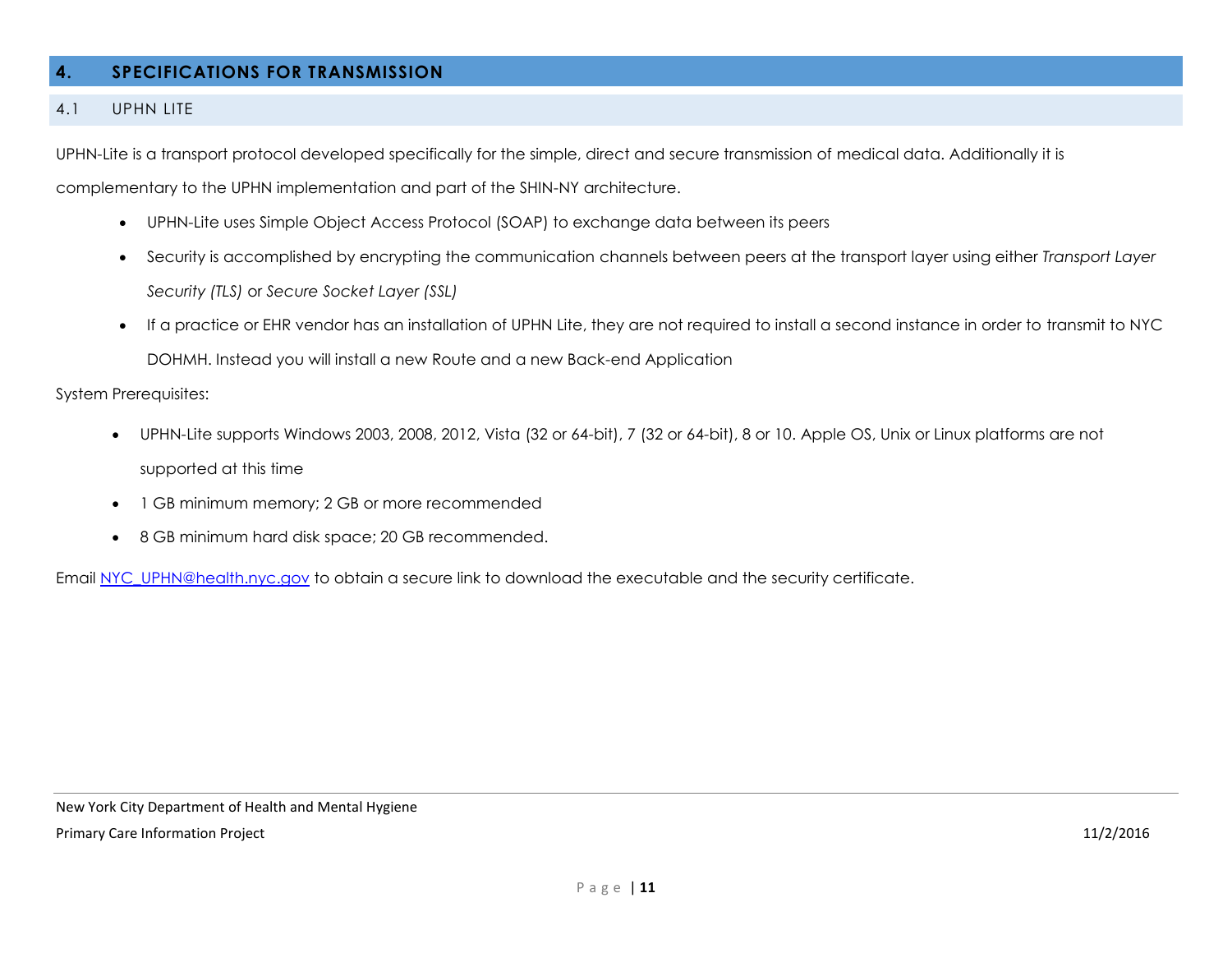### 4.2 READINESS

- 1. An NYCMED account is required for transmission of data to the NYC DOHMH
- 2. If vendor is submitting on behalf of practice, the vendor must have a NYCMED account
- 3. **Only one NYCMED account is required**

When registration and installation is complete, send an email to [NYC\\_UPHN@health.nyc.gov](file:///C:/Users/KPellingra/AppData/Local/Microsoft/Windows/Temporary%20Internet%20Files/Content.Outlook/Y11I1XO6/NYC_UPHN@health.nyc.gov) & [PCIPdata@health.nyc.gov](mailto:PCIPdata@health.nyc.gov) include:

- a. Your NYCMED User ID
- b. Your Practice Name
- c. Name of Contact at site, Phone number & email address
- d. Indicate you are an Eligible Professional wishing to transmit ILI surveillance data for Meaningful Use
- e. You will receive an email indicating NYCDOHMH is ready to receive your files and you are invited to begin regular submissions.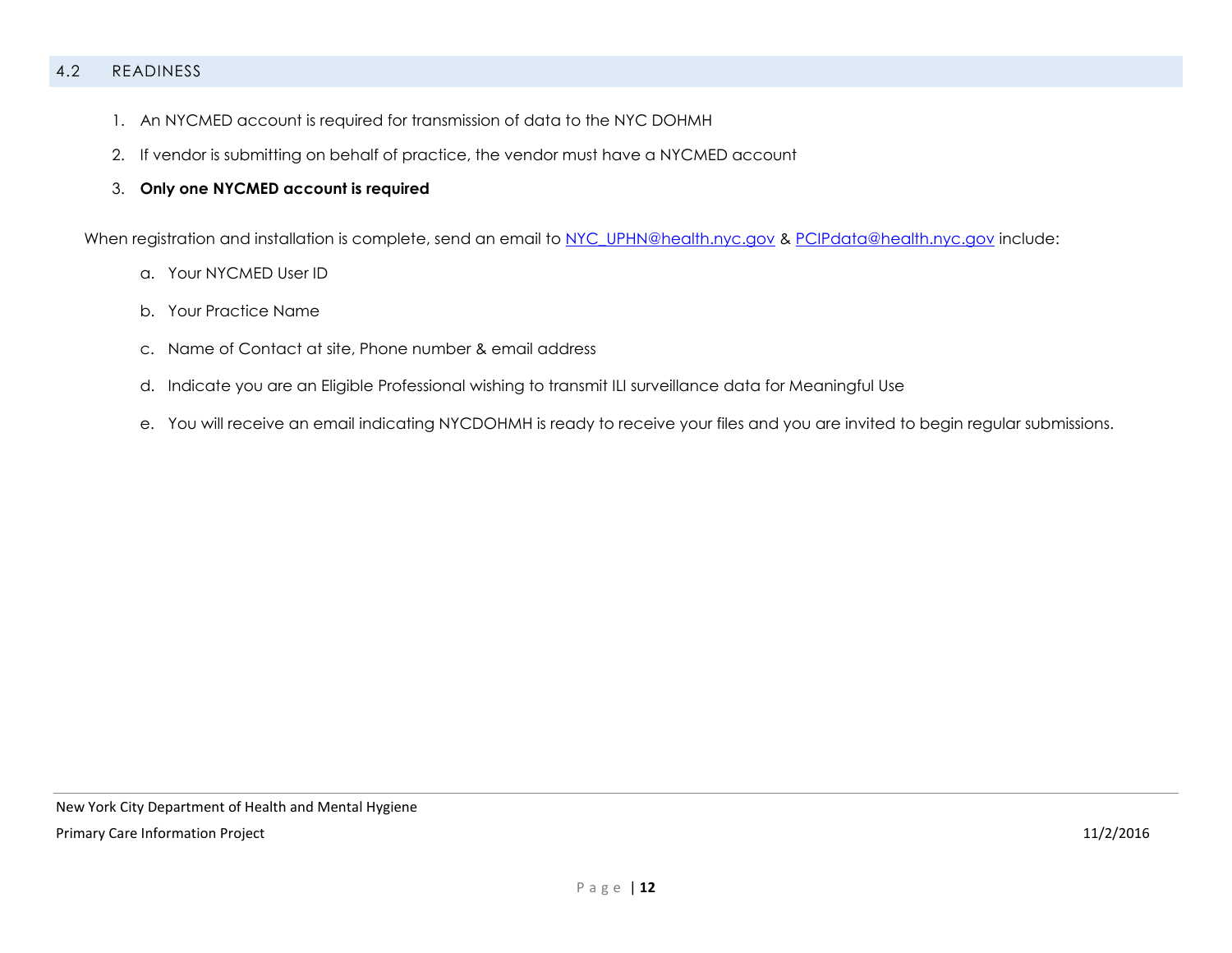### <span id="page-13-0"></span>**5. APPENDICES**

#### <span id="page-13-1"></span>5.1 APPENDIX A: ACCEPTABLE HL7 MESSAGE CRITERIA

Please see below for the correct formatting of each HL7 message. Each message must contain **85** rows of data for each provider for a span of 7 days. Each line of data should be followed by a carriage return and a line feed.

- A. 1 MSH record/row per provider A
- B. 12 records per day for 7 days
- C. 2 OBR records: one for encounters and one for total encounters per day B
- D. 10 OBX records for 5 age groups per day
- E. 2 rows for each age group: Encounters and total Encounters per day C

#### **Partial Sample File Found Below**

MSH|^~\&||RubyJemison,MD^1861632994^N|||20150304120553||ORU^R01^ORU\_R01|20150304120553689|P|2.5.1 OBR|1|||010^ILI^NYCDOHMH\_Syndromic\_Ambulatory|||20150228000001|20150228235959 OBX|1|NM|001^AG1^NYCDOHMH\_Syndromic\_Ambulatory||0||||||F OBX|2|NM|002^AG2^NYCDOHMH\_Syndromic\_Ambulatory||0||||||F OBX|3|NM|003^AG3^NYCDOHMH\_Syndromic\_Ambulatory||0||||||F OBX|4|NM|004^AG4^NYCDOHMH\_Syndromic\_Ambulatory||0||||||F OBX|5|NM|005^AG5^NYCDOHMH\_Syndromic\_Ambulatory||0||||||F OBR|2|||020^Totalencounters^NYCDOHMH\_Syndromic\_Ambulatory|||20150228000001|20150228235959 OBX|1|NM|001^AG1^NYCDOHMH\_Syndromic\_Ambulatory||0||||||F OBX|2|NM|002^AG2^NYCDOHMH\_Syndromic\_Ambulatory||0||||||F OBX|3|NM|003^AG3^NYCDOHMH\_Syndromic\_Ambulatory||0||||||F OBX|4|NM|004^AG4^NYCDOHMH\_Syndromic\_Ambulatory||0||||||F OBX|5|NM|005^AG5^NYCDOHMH\_Syndromic\_Ambulatory||0||||||F

New York City Department of Health and Mental Hygiene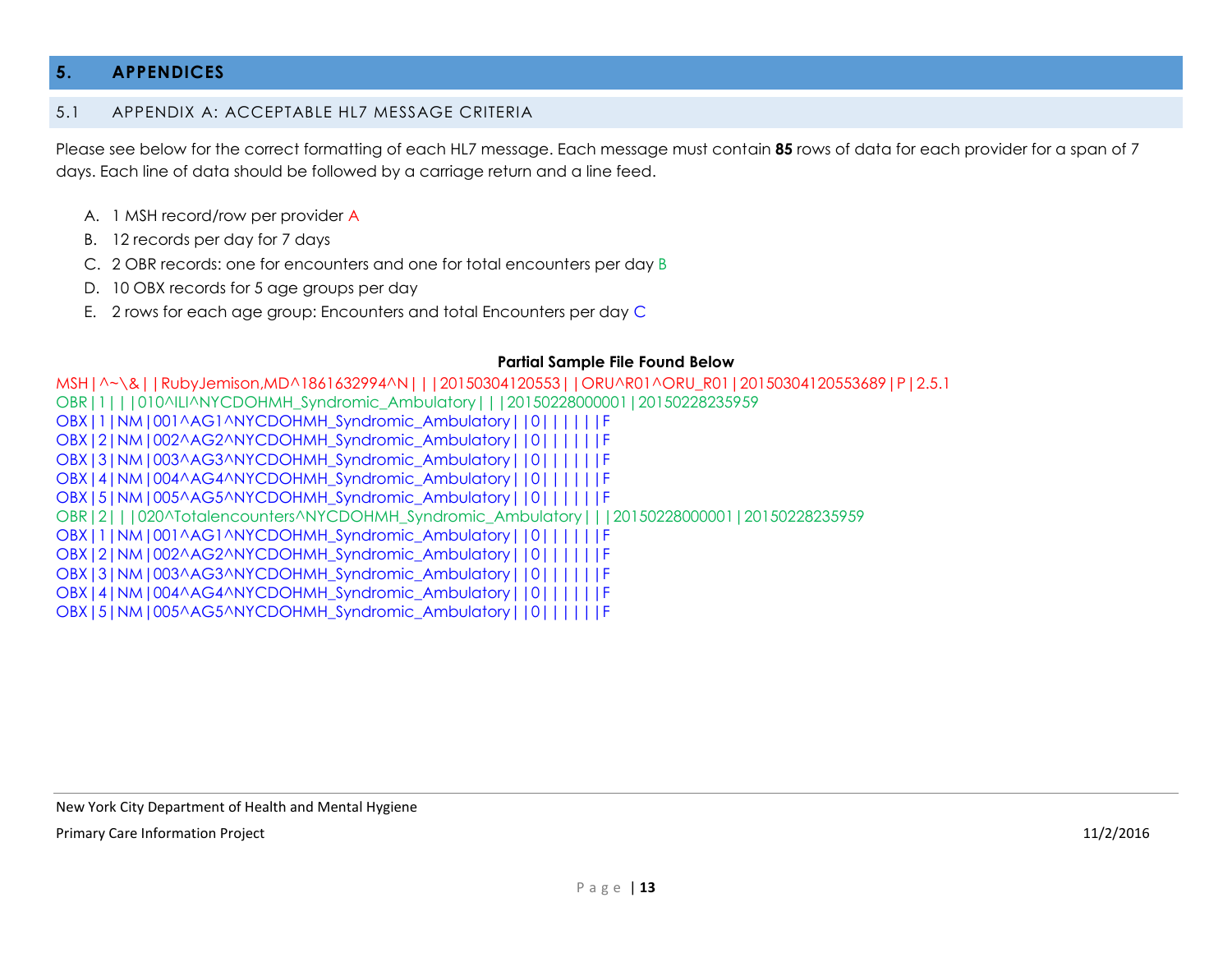#### <span id="page-14-0"></span>**Guide to HEX/DEC**

| DEC. | Hex  | Description         |
|------|------|---------------------|
| <10> | I OA | Linefeed (New Line) |
| <11> | I OB | l Vertical Tab      |
| <13> | L OD | Carriage Return     |

#### **Normal HL7 File:**

**<11>**MSH|^~\&|x|x, x^x^N|||20150720102631||ORU^R01^ORU\_R01|2920613473|T|2.5.1**<13>** OBR|1|||010^ILI^NYCDOHMH\_Syndromic\_Ambulatory|||20150714000001|20150714235959**<13>** OBX|1|NM|001^AG1^NYCDOHMH\_Syndromic\_Ambulatory||0||||||F**<13>** OBX|2|NM|002^AG2^NYCDOHMH\_Syndromic\_Ambulatory||0||||||F**<13>** OBX|3|NM|003^AG3^NYCDOHMH\_Syndromic\_Ambulatory||0||||||F**<13> <28><13>**

#### **NYC Required HL7 File:**

**<11>**MSH|^~\&|x|x, x^x^N|||20150720102631||ORU^R01^ORU\_R01|2920613473|T|2.5.1**<13><10>** OBR|1|||010^ILI^NYCDOHMH\_Syndromic\_Ambulatory|||20150714000001|20150714235959**<13><10>** OBX|1|NM|001^AG1^NYCDOHMH\_Syndromic\_Ambulatory||0||||||F**<13><10>** OBX|2|NM|002^AG2^NYCDOHMH\_Syndromic\_Ambulatory||0||||||F**<13><10>** OBX|3|NM|003^AG3^NYCDOHMH\_Syndromic\_Ambulatory||0||||||F**<13><10> <28><13>**

New York City Department of Health and Mental Hygiene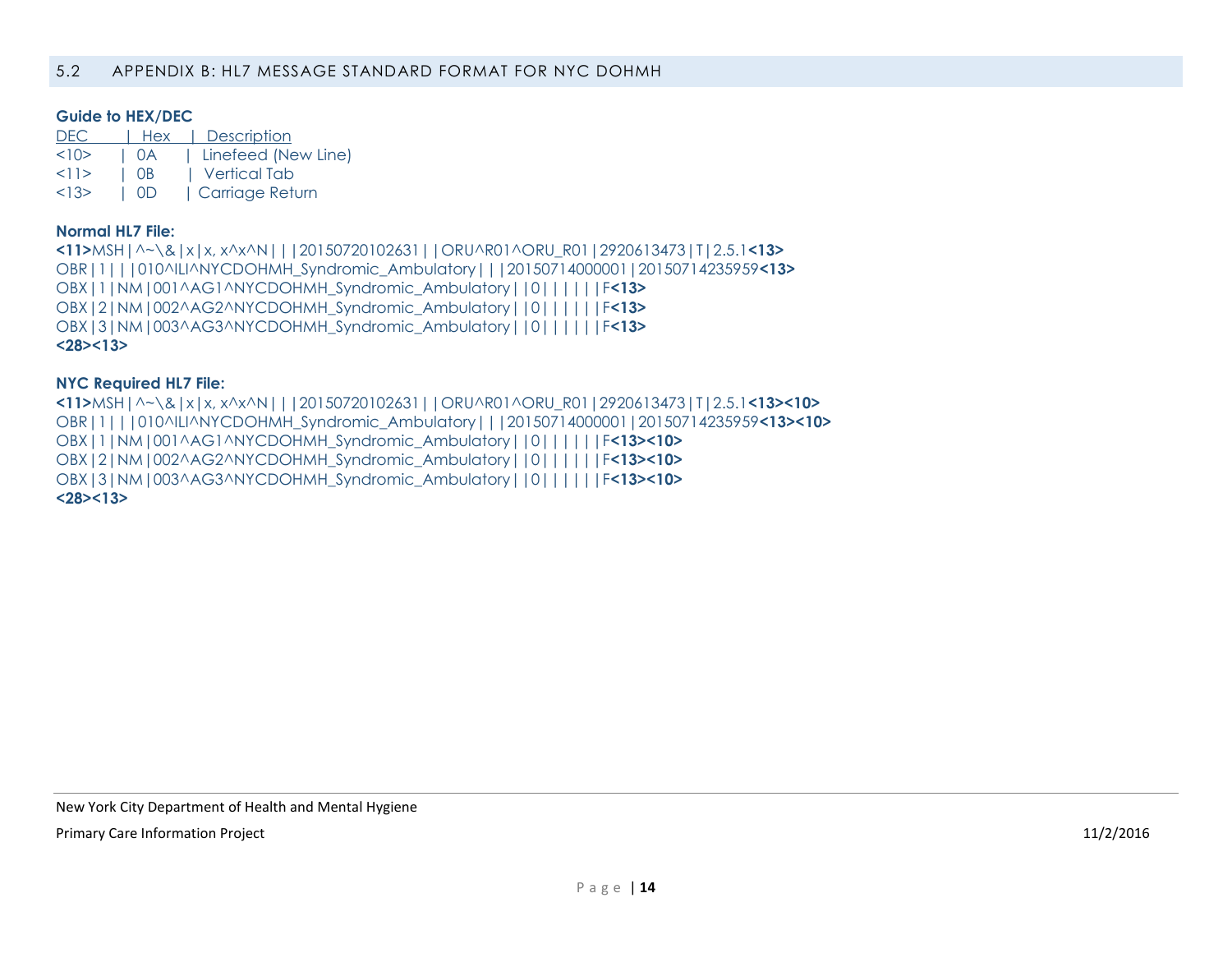#### <span id="page-15-0"></span>**1. Fever**

The presence of fever is defined by presence of either:

- a. Complaint of "Fever" documented in the chief complaint (reason for visit) field and/or
- b. Measured temperature at the encounter of >100°F [37.8°C]

#### **2. Respiratory symptom**

The presence of a respiratory symptom is defined by presence of either:

- a. Complaint of "Cough" or "Flu" or "Sore Throat" in the chief complaint (reason for visit) field and/or
- b. Encounter Diagnosis of at least one of the following ICD-10 diagnoses: B97.89, J02.9, J20.9, J21.0, J21.8, J06.9, J11.00, J12.9, J10.1, J11.1, J11.2, J11.81, J11.89, H66.009, R05

New York City Department of Health and Mental Hygiene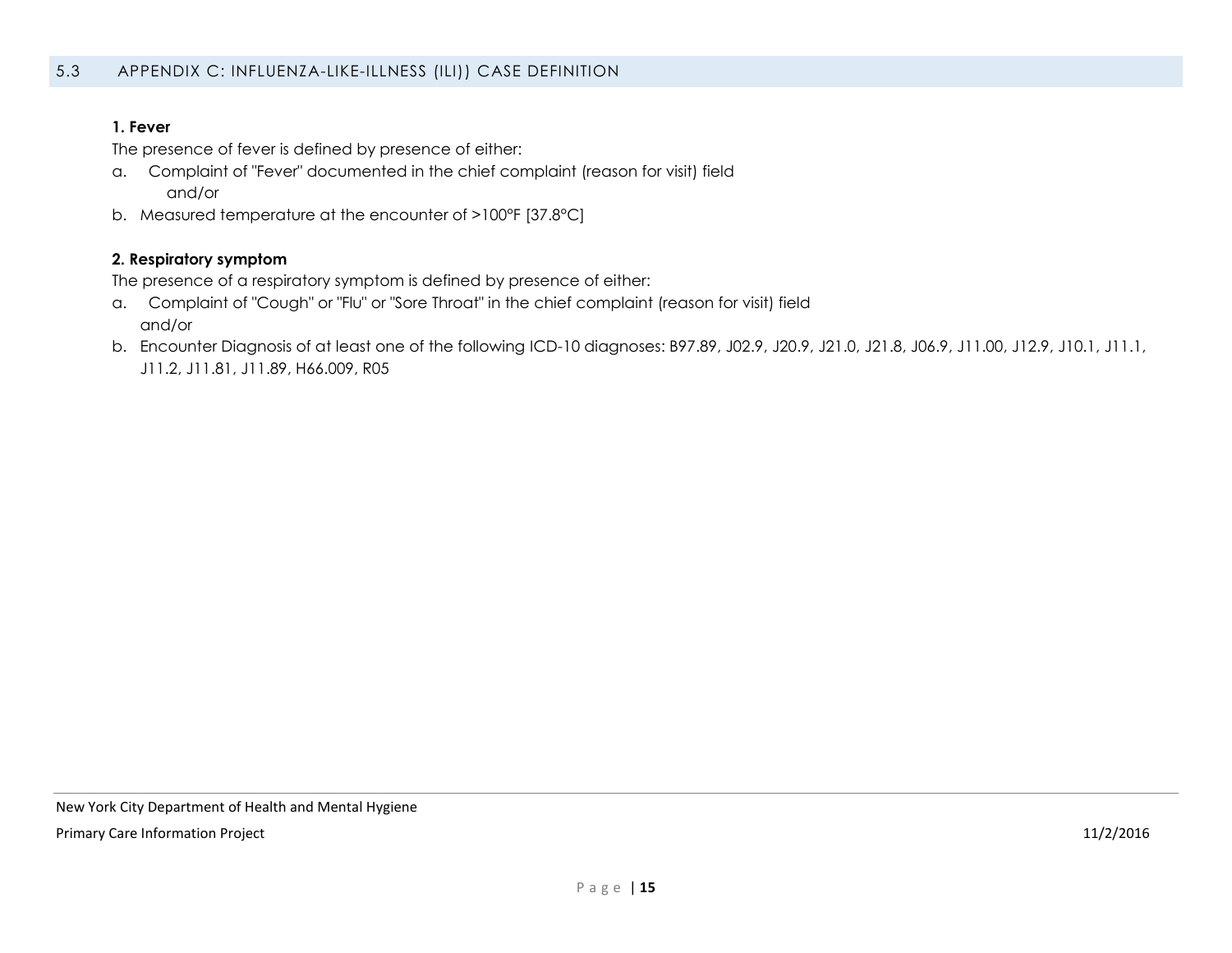<span id="page-16-0"></span>/\*Fever Chief Complaint\*/

((UCASE(chiefComplaint) LIKE ('%FEV%') OR UCASE(chiefComplaint) LIKE ('%TEMP%') OR UCASE(chiefComplaint) LIKE ('%ELEVATED TEMP%') OR UCASE(chiefComplaint) LIKE ('%HI TEMP%') OR UCASE(chiefComplaint) LIKE ('%HIGH TEMP%') OR UCASE(chiefComplaint) LIKE ('%TEMP10%') OR UCASE(chiefComplaint) LIKE ('%TEMP 10%') OR UCASE(chiefComplaint) LIKE ('%FEELING HOT%') OR UCASE(chiefComplaint) LIKE ('%FEELS HOT%') OR UCASE(chiefComplaint) LIKE ('%FEEL HOT%') OR UCASE(chiefComplaint) LIKE ('%FUO%') OR UCASE(chiefComplaint) LIKE ('%FEB%')) AND (UCASE(chiefComplaint) NOT LIKE ('%DENIES FEV%') AND UCASE(chiefComplaint) NOT LIKE ('%SHOT%'))) /\*Cough Chief complaint\*/ ((UCASE(chiefComplaint) LIKE ('%COUGH%') OR UCASE(chiefComplaint) LIKE ('%COUG%') OR UCASE(chiefComplaint) LIKE ('%COUH%') OR UCASE(chiefComplaint) LIKE ('%CROUP%') OR AND (UCASE(chiefComplaint) NOT LIKE ('%CAUGHT%') AND UCASE(chiefComplaint) NOT LIKE ('%CAUGH%')) /\*Sore Throat Chief complaint\*/ ((UCASE(chiefComplaint) LIKE ('%THROAT%') OR UCASE(chiefComplaint) LIKE ('%SORET%') OR

New York City Department of Health and Mental Hygiene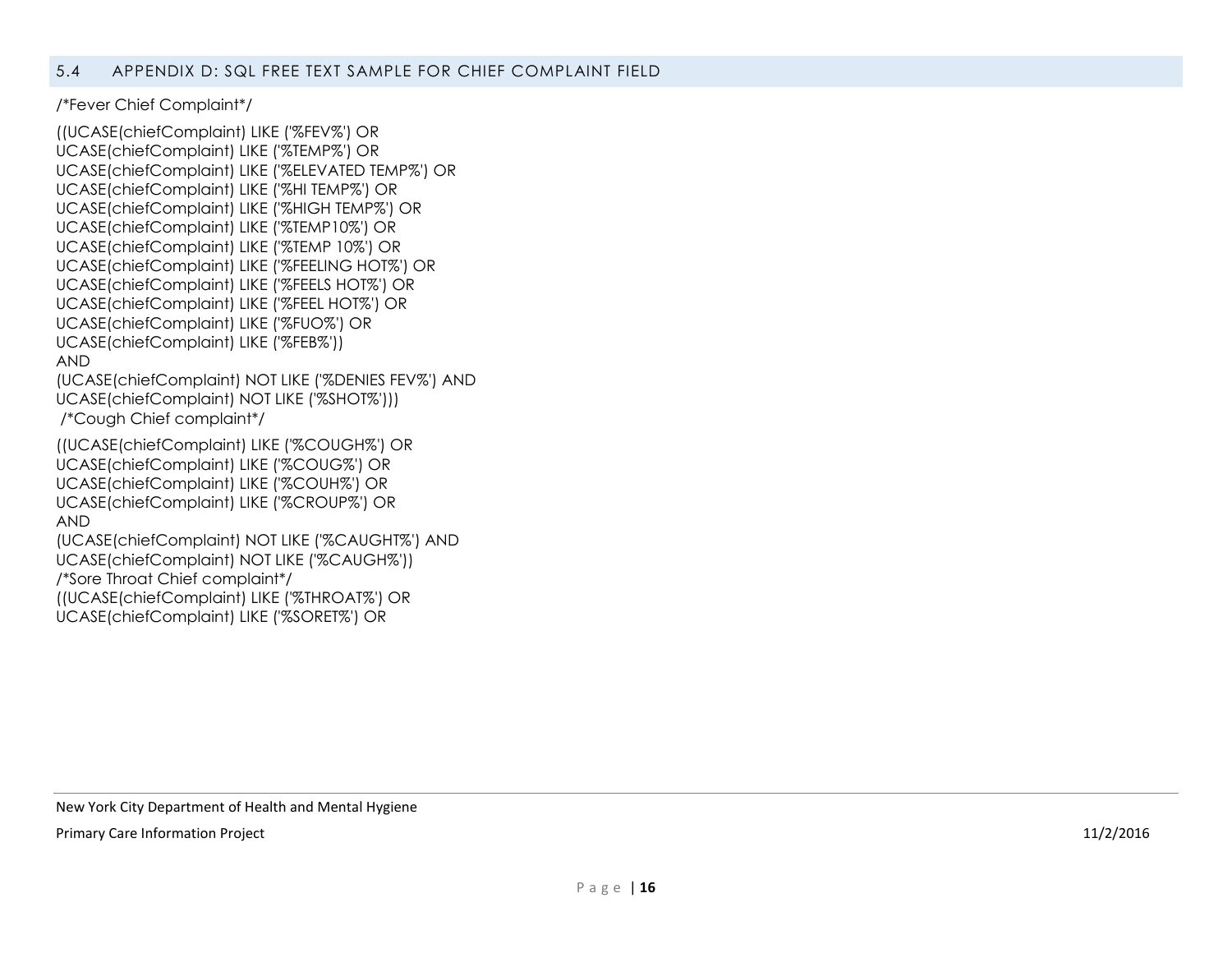<span id="page-17-0"></span>

| # | Data Element Name                 | <b>HL7 Message Segment</b><br>and Field | <b>HL7 Message Field Name</b>  | <b>Notes</b>                                          |
|---|-----------------------------------|-----------------------------------------|--------------------------------|-------------------------------------------------------|
|   | Reporting Provider ID and<br>Name | MSH.4                                   | Sending Provider               |                                                       |
| 2 | Message Date/Time                 | MSH.7                                   | Date/Time of Message           |                                                       |
| 3 | Report Period Start Date          | OBR.7                                   | Observation Start<br>Date/Time |                                                       |
| 4 | Report Period End Date            | OBR.8                                   | Observation End<br>Date/Time   |                                                       |
| 5 | Measure Name                      | OBR.4                                   | Universal Service Identifier   | See OBR message section<br>for specific values to use |
| 6 | Age Group                         | OBX.3                                   | Observation Identifier         | See OBX message section<br>for specific values to use |
| 7 | Measure Count                     | OBX.5                                   | Observation Value              |                                                       |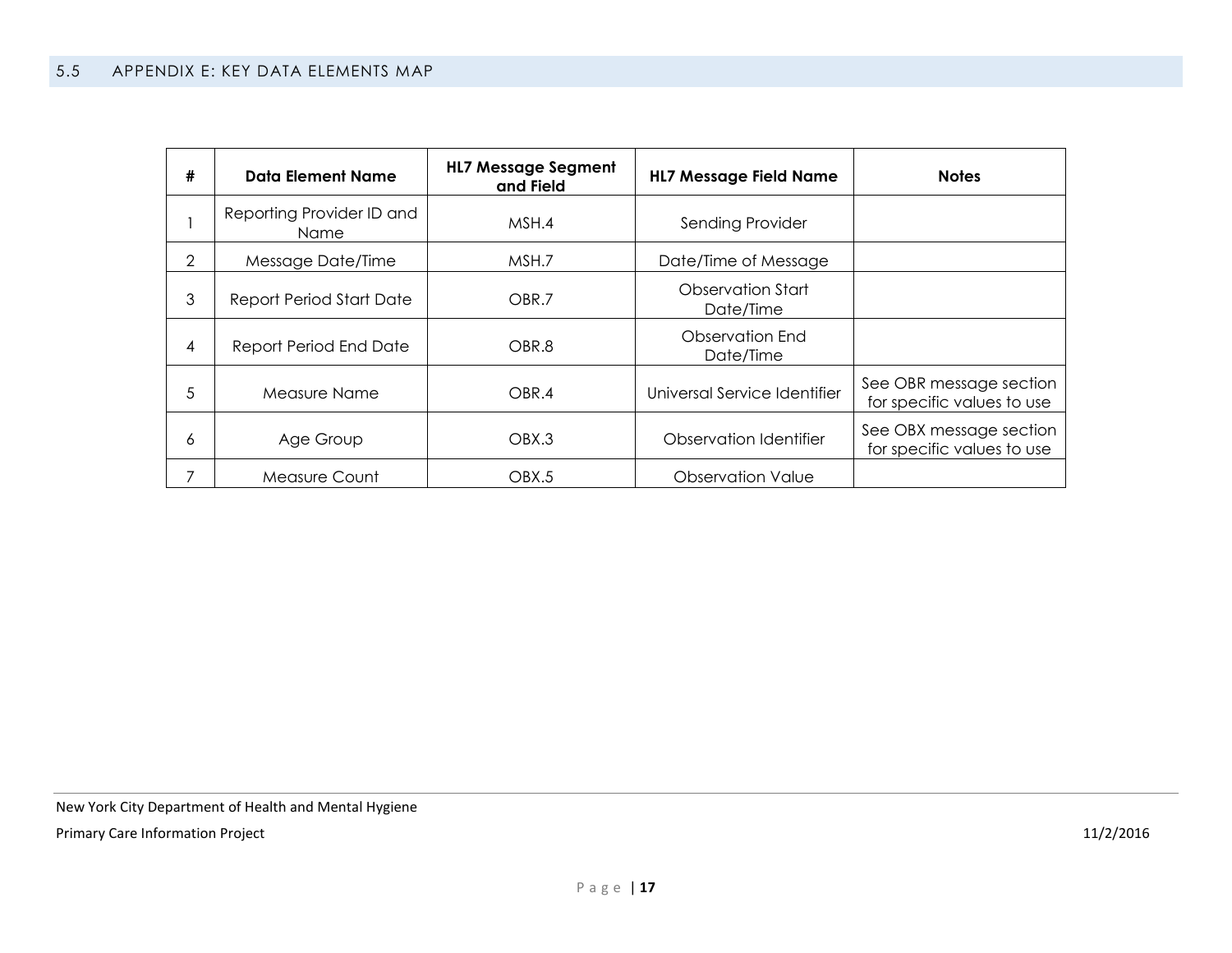<span id="page-18-0"></span>

| Sea            | Len | DT        | Usage | Cardinality | Value<br>Set | <b>HL7 Element name</b> | <b>Description/Comments</b>                                                                                        |
|----------------|-----|-----------|-------|-------------|--------------|-------------------------|--------------------------------------------------------------------------------------------------------------------|
|                |     | SΤ        | R     | [11]        |              | Field Separator         | Character to be used as the field separator for the rest of the<br>message. The supported value is  , ASCII (124). |
| $\overline{2}$ | 4   | ST        | R     | [11]        |              | Encoding<br>Characters  | Field that always contains the following four characters, in the<br>same order: $ \wedge \sim \setminus \& $ .     |
| 3              | 227 | <b>HD</b> | Ο     | [0.1]       |              | Sending Application     |                                                                                                                    |
| 4              | 227 | <b>HD</b> | R     | [11]        |              | Sending Provider        | Unique identifier of the provider that sends the message.                                                          |
| Sea            | Len | DT        | Usage | Cardinality | Value<br>Set | <b>HL7 Element name</b> | <b>Description/Comments</b>                                                                                        |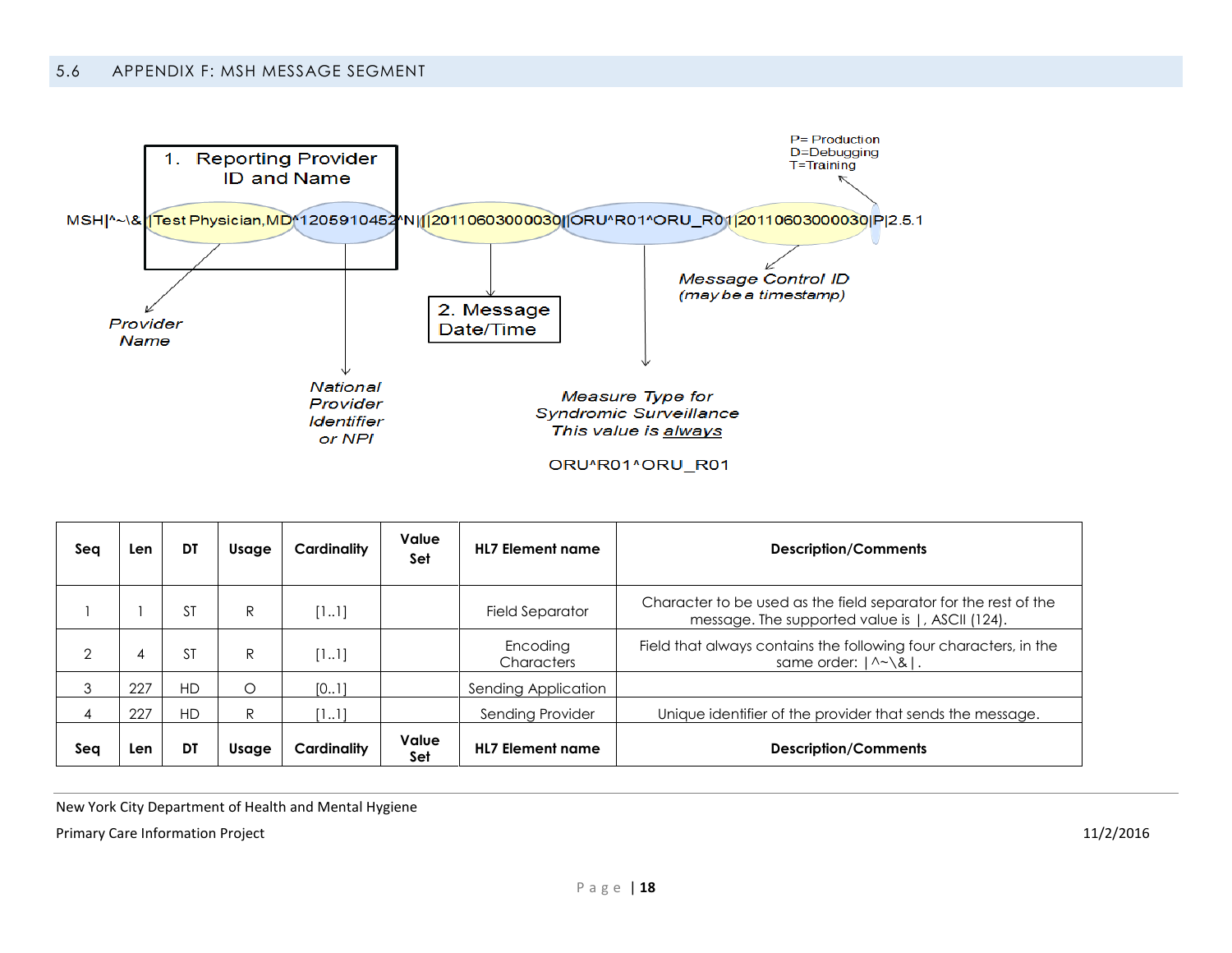<span id="page-19-0"></span>

| 4.1            | 20             | IS.        | $\bigcirc$   | [0.1] |      | Namespace ID                  | Provider short name; may be included for readability.                                                                                                                                             |
|----------------|----------------|------------|--------------|-------|------|-------------------------------|---------------------------------------------------------------------------------------------------------------------------------------------------------------------------------------------------|
| 4.2            | 199            | <b>ST</b>  | $\mathsf{R}$ | [11]  |      | Universal ID                  | NPI (provider)                                                                                                                                                                                    |
| 4.3            | 6              | ID         | $\mathsf{R}$ | [11]  |      | Universal ID Type             | Literal value: N                                                                                                                                                                                  |
| 5              | 227            | <b>HD</b>  | $\circ$      | [0.1] |      | Receiving<br>Application      |                                                                                                                                                                                                   |
| 6              | 227            | <b>HD</b>  | $\circ$      | [01]  |      | <b>Receiving Facility</b>     |                                                                                                                                                                                                   |
| $\overline{7}$ | 24             | <b>TS</b>  | ${\sf R}$    | [11]  |      | Date/Time of<br>Message       | Date/time the sending system created the message – use the<br>following format: YYYYMMDDHHMMSS. The time zone is<br>understood to be the local time zone of the sender.                           |
| 8              |                |            | $\mathsf{X}$ | [0.0] |      | Security                      | Not supported                                                                                                                                                                                     |
| 9              | 15             | <b>MSG</b> | $\mathsf{R}$ | [11]  |      | Message Type                  | Field containing the message type, trigger event, and message<br>structure ID for the message. For Influenza-Like-Illness message, the<br>value in this field will always be 'ORU^R01^ORU_R01'.   |
| 9.1            | 3              | ID         | $\mathsf{R}$ | [11]  |      | Message Code                  | Literal value: 'ORU'.                                                                                                                                                                             |
| 9.2            | 3              | ID         | R            | [11]  |      | <b>Trigger Event</b>          | Literal value: 'R01'.                                                                                                                                                                             |
| 9.3            | $\overline{7}$ | ID         | $\mathsf{R}$ | [11]  |      | Message Structure             | Literal value: 'ORU_R01'.                                                                                                                                                                         |
| 10             | 199            | <b>ST</b>  | ${\sf R}$    | [11]  |      | Message Control ID            | String that uniquely identifies the message instance from the<br>sending application. (This may be a timestamp)                                                                                   |
| 11             | 3              | PT         | $\mathsf{R}$ | [11]  | 0103 | Processing ID                 | Field that indicates the intent for processing the message, such as<br>'Training,' 'Debugging,' or 'Production.'                                                                                  |
|                |                |            |              |       |      |                               | Literal values: "P" for Production, "D" for Debugging, "T" for Training                                                                                                                           |
| 12             | 5              | <b>VID</b> | $\mathsf{R}$ | [11]  | 0104 | Version ID                    | HL7 version number used to interpret format and content of the<br>message.                                                                                                                        |
| $13 - 20$      |                |            | X            | [0.0] |      |                               | Not supported.                                                                                                                                                                                    |
| 21             | 411            | EI         | $\circ$      | [01]  |      | Message Profile<br>Identifier | Field used to reference or assert adherence to a message profile.<br>Message profiles contain detailed explanations of grammar, syntax, and<br>usage for a particular message or set of messages. |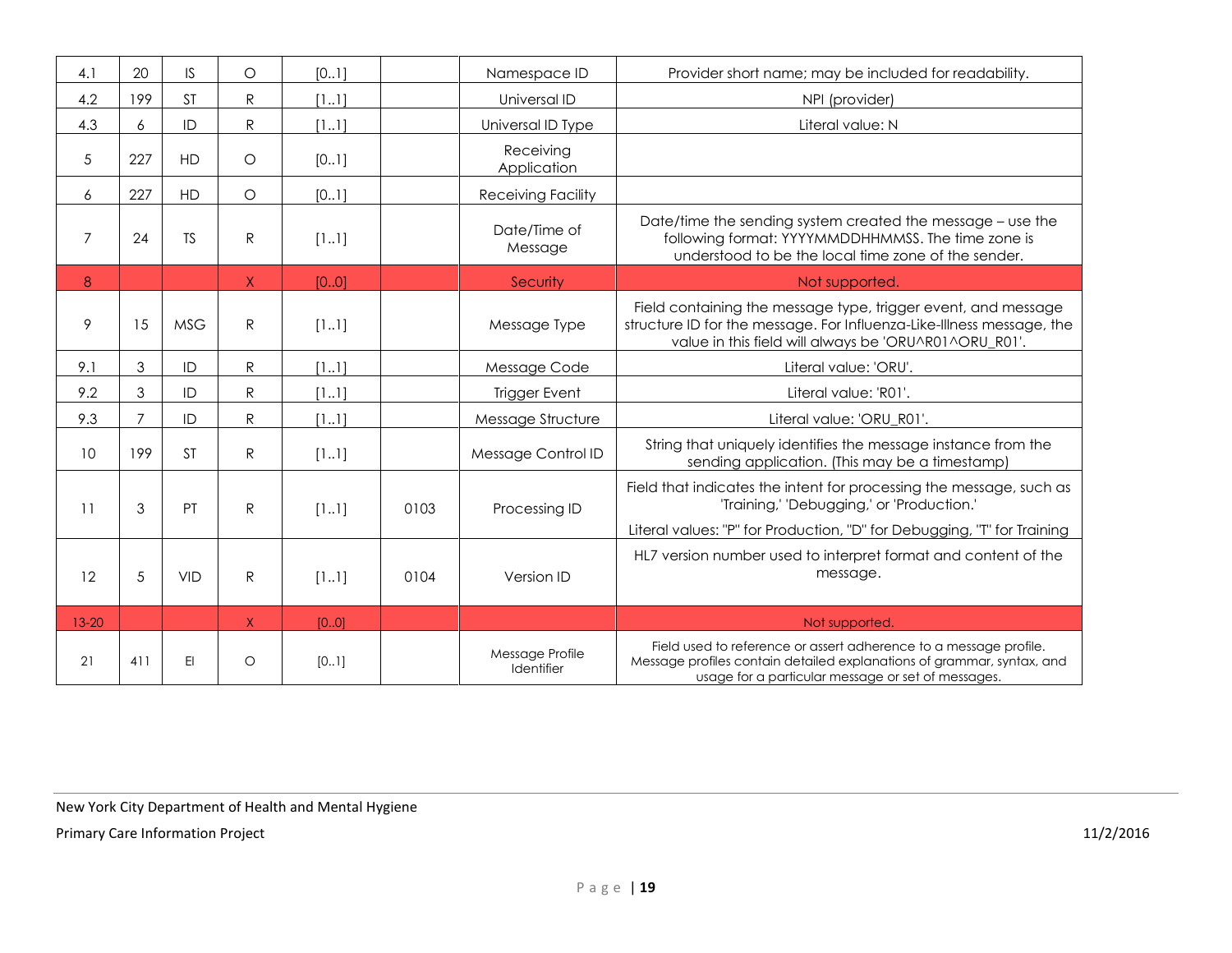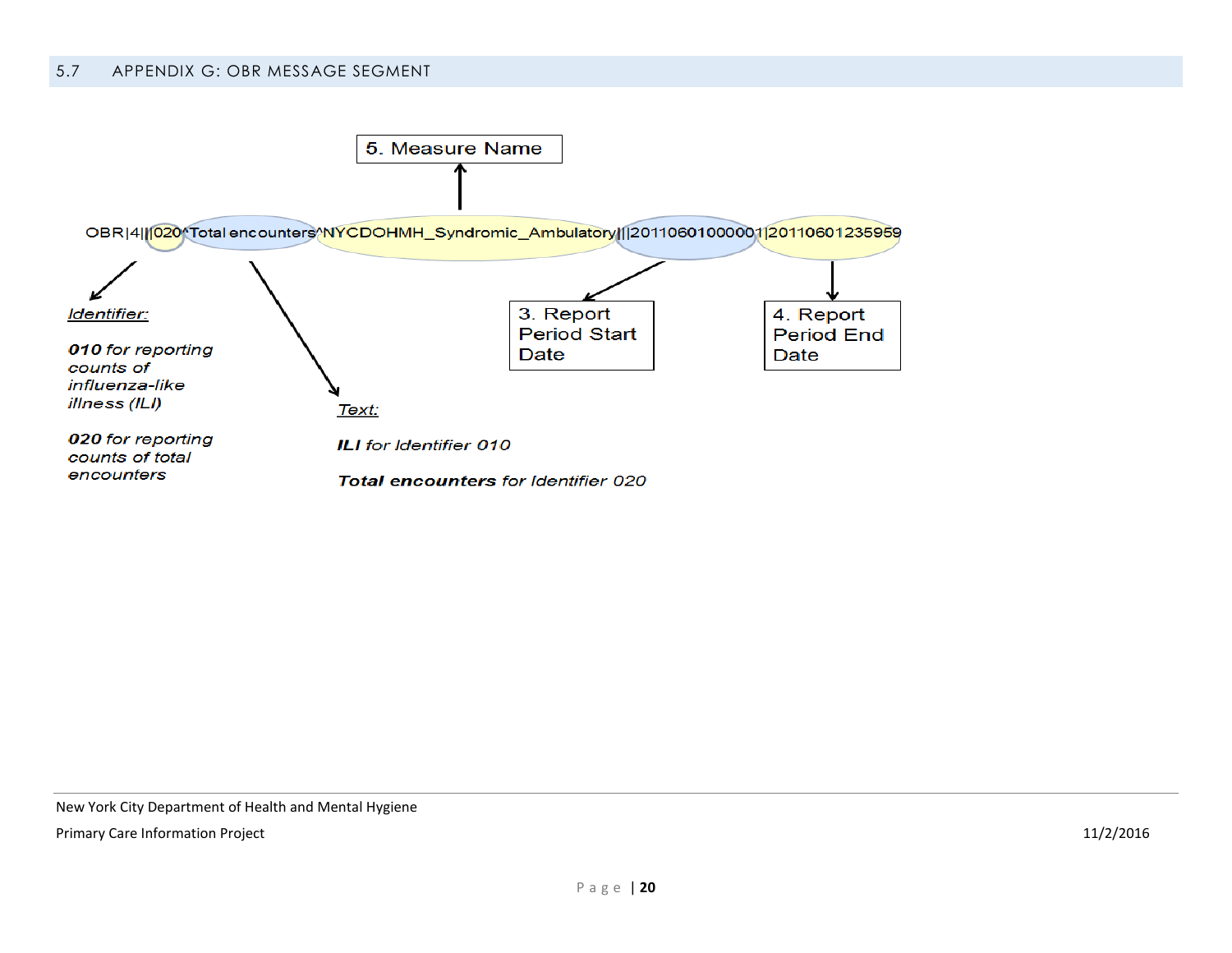| Seq            | Len | <b>DT</b>  | Usage        | <b>Cardinality</b> | <b>Value Set</b> | <b>HL7 Element name</b>                | <b>Description/Comments</b>                                                                                                                                                                                 |
|----------------|-----|------------|--------------|--------------------|------------------|----------------------------------------|-------------------------------------------------------------------------------------------------------------------------------------------------------------------------------------------------------------|
|                | 4   | <b>SI</b>  | ${\sf R}$    | [1n]               |                  | Set ID - OBR                           | Sequence number of one of multiple OBRs that may be in a<br>message. For the first measure transmitted, the set ID is   1 ;<br>for the second measure, it is $ 2 $ ; etc.                                   |
| $\overline{2}$ |     |            | $\sf X$      | [0.0]              |                  | <b>Placer Order</b><br>Number          | Not supported.                                                                                                                                                                                              |
| 3              |     |            | $\sf X$      | [0.0]              |                  | <b>Filler Order Number</b>             | Not supported                                                                                                                                                                                               |
| 4              | 420 | <b>CNE</b> | $\mathsf{R}$ | [11]               |                  | <b>Universal Service</b><br>Identifier | Code that indicates the type of data carried in the OBX<br>segments corresponding to the OBR segment.                                                                                                       |
| 4.1            | 20  | <b>ST</b>  | ${\sf R}$    | [11]               |                  | Identifier                             | Options for ambulatory syndromic reporting are:<br>'010' for reporting counts of influenza like illness (ILI)<br>'020' for reporting counts of total encounters                                             |
| 4.2            | 199 | <b>ST</b>  | $\mathsf{R}$ | [11]               |                  | Text                                   | Options for ambulatory syndromic reporting are:<br>'ILI' for Identifier '010'<br>'Total encounters' for Identifier '020'                                                                                    |
| 4.3            | 199 | <b>ST</b>  | $\mathsf{R}$ | [11]               |                  | Name of Coding<br>System               | Literal value ' NYCDOHMH Syndromic _Ambulatory '                                                                                                                                                            |
| $5 - 6$        |     |            | $\mathsf{X}$ | [0.0]              |                  |                                        | Not supported.                                                                                                                                                                                              |
| $\overline{7}$ | 24  | <b>TS</b>  | $\mathsf{R}$ | [11]               |                  | <b>Observation Start</b><br>Date/Time  | Field required to be populated when the OBR is transmitted<br>as part of a report message. This field corresponds to the<br>start of the reporting period. Utilize the following format:<br>YYYYMMDDHHMMSS. |
| 8              | 24  | <b>TS</b>  | $\mathsf{R}$ | [11]               |                  | Observation End<br>Date/Time           | Field required to be populated when the OBR is transmitted<br>as part of a report message. This field corresponds to the<br>end of the reporting period. Utilize the following format:<br>YYYYMMDDHHMMSS.   |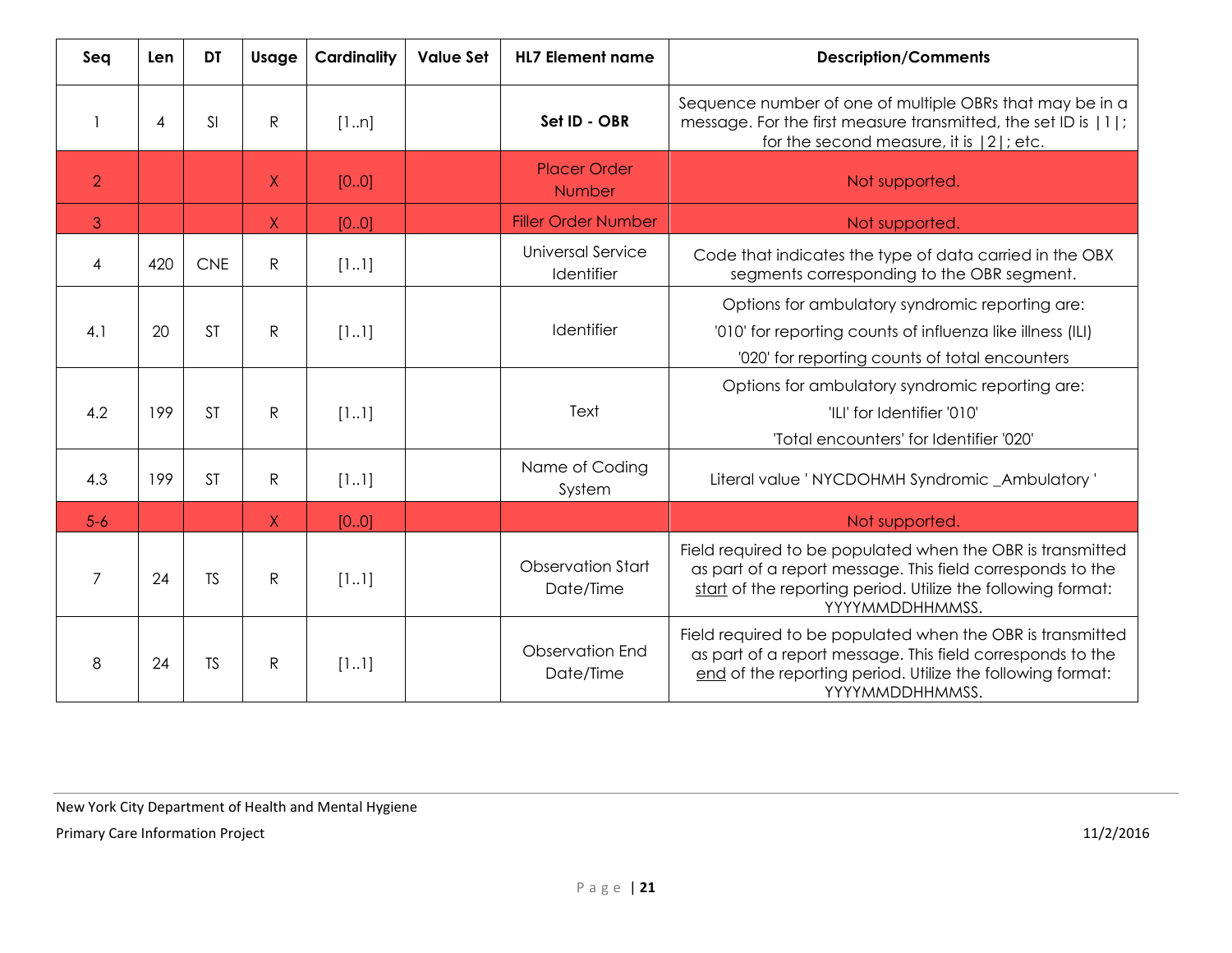<span id="page-22-0"></span>

| Sea            | Len            | DT            | Usage | Cardinality | Value<br>Set         | <b>HL7 Element name</b>          | <b>Description/Comments</b>                                                                                                                                                                                    |
|----------------|----------------|---------------|-------|-------------|----------------------|----------------------------------|----------------------------------------------------------------------------------------------------------------------------------------------------------------------------------------------------------------|
|                | 4              | <sup>SI</sup> | R.    | [1n]        |                      | Set ID - OBX                     | Sequence number of the OBX, which increments up by one for<br>each observation segment in the group.                                                                                                           |
| $\overline{2}$ | $\overline{2}$ | ID            | R     | [11]        | HL7<br>Table<br>0125 | Value Type                       | Format of the observation value expressed in OBX-5. Value Type<br>is required for this message. The expected value types are 'NM'<br>to indicate Numeric.                                                      |
| 3              | 420            | CE            | R     | [11]        |                      | Observation<br><b>Identifier</b> | Unique identifier of the specific observation being passed in this<br>segment (OBX.5). The identifier represents the age group that<br>corresponds to the measure defined in the corresponding OBR<br>segment. |
| Sea            | Len            | DT            | Usage | Cardinality | Value<br>Set         | <b>HL7 Element name</b>          | <b>Description/Comments</b>                                                                                                                                                                                    |
| 3.1            | 20             | <b>ST</b>     | R     | [11]        |                      | <b>Identifier</b>                | Options for ambulatory syndromic reporting are:                                                                                                                                                                |